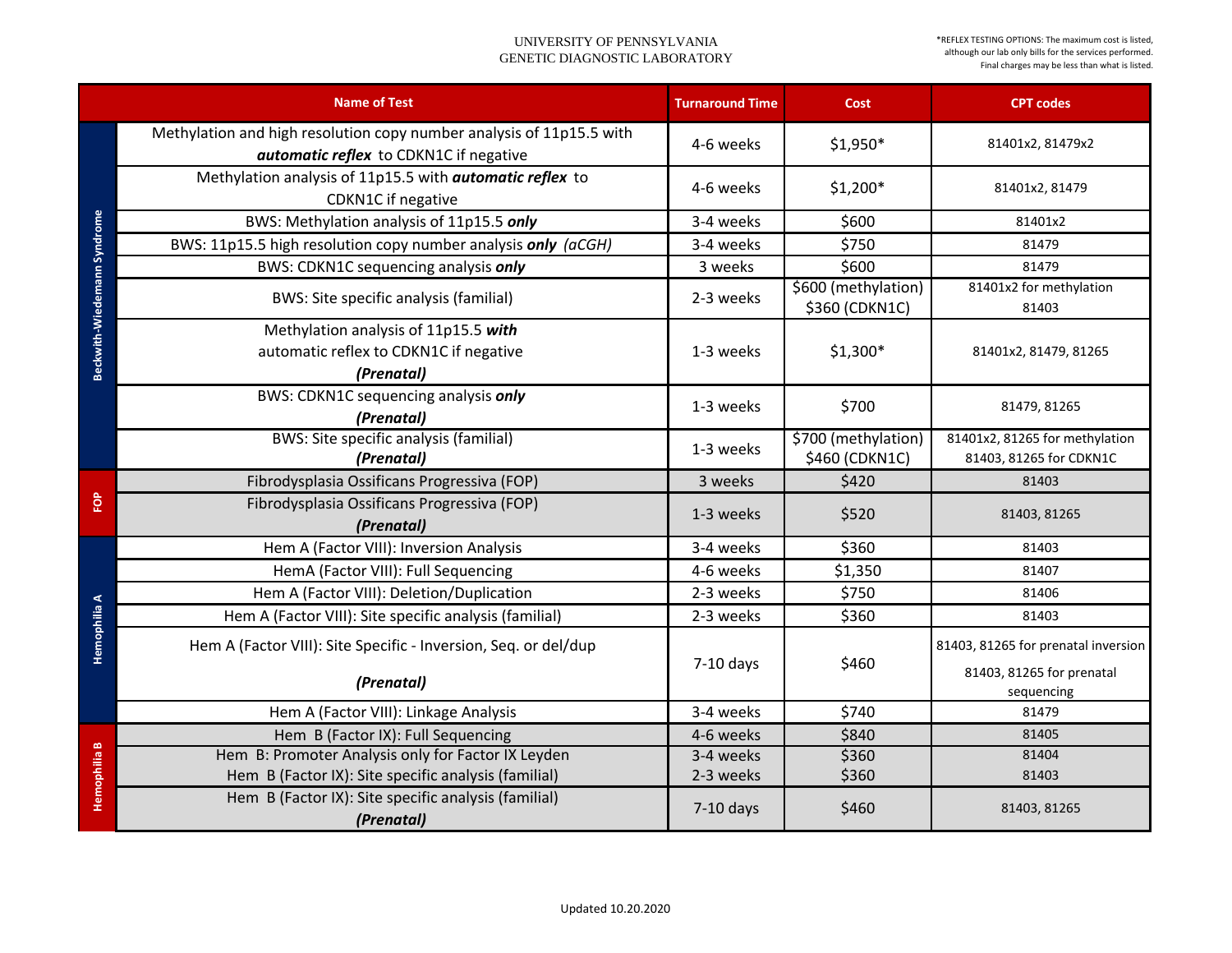|                            | <b>Name of Test</b>                                                                         | <b>Turnaround Time</b> | <b>Cost</b> | <b>CPT codes</b>                                |
|----------------------------|---------------------------------------------------------------------------------------------|------------------------|-------------|-------------------------------------------------|
|                            | HHT: ENG/ACRVL1 Sequencing with automatic reflex<br>to Deletion/Duplication Analysis        | 6-8 weeks              | $$2,050*$   | 81406, 81479x2, 81405                           |
|                            | HHT: ENG/ACRVL1 Deletion/Duplication Analysis                                               | 3-4 weeks              | \$750       | 81479, 81405                                    |
|                            | HHT: SMAD4 Deletion/Duplication Analysis                                                    | 3-4 weeks              | \$750       | 81405                                           |
|                            | HHT: ENG/ACRVL1 Site specific analysis (familial)                                           | 2-3 weeks              | \$360       | 81403                                           |
| Hemorrhagic Telangiectasia | HHT: ENG/ACRVL1 Site specific analysis (familial)<br>(Prenatal)                             | $7-10$ days            | \$460       | 81403, 81265                                    |
|                            | HHT: SMAD4 Full Sequencing                                                                  | 8-10 weeks             | \$600       | 81406                                           |
| Hereditary                 | HHT: SMAD4 Site specific analysis (familial)                                                | 2-3 weeks              | \$360       | 81403                                           |
|                            | HHT: SMAD4 Site specific analysis (familial)<br>(Prenatal)                                  | $7-10$ days            | \$460       | 81403, 81265                                    |
|                            | Expedited Level 1 CHI panel: ABCC8, KCNJ11, GLUD1, GCK                                      | $7-10$ days            | \$2,800     | 81407, 81403, 81406x2                           |
|                            | Expanded Level 2 CHI Panel: ABCC8, KCNJ11, GLUD1,<br>GCK, SLC16A1, UCP2, HNF1A, HNF4A, HADH | 4-6 weeks              | \$3,000     | 81479                                           |
|                            | <b>HI: ABCC8 Sequencing</b>                                                                 | 2-3 weeks              | \$1,000     | 81407                                           |
|                            | HI: KCNJ11 Sequencing                                                                       | 2-3 weeks              | \$600       | 81403                                           |
|                            | HI: GLUD1 Sequencing                                                                        | 2-3 weeks              | \$700       | 81406                                           |
| Hyperinsulinism            | <b>HI: GCK Sequencing</b>                                                                   | 2-3 weeks              | \$700       | 81406                                           |
|                            | HI: Deletion/Duplication analysis                                                           | 3 weeks                | \$750       | 81479                                           |
|                            | HI: Site specific analysis (familial)                                                       | $7-10$ days            | \$360       | 81403                                           |
|                            | HI: Site specific analysis (familial)<br>(Prenatal)                                         | 1-3 weeks              | \$460       | 81403, 81265                                    |
| <b>IMAGe</b>               | IMAGe: CDKN1C sequencing                                                                    | 3 weeks                | \$600       | 81479                                           |
|                            | IMAGe: Site specific analysis (familial)                                                    | 2-3 weeks              | \$360       | 81403                                           |
|                            | IMAGe: CDKN1C sequencing                                                                    | 1-3 weeks              | \$700       | 81479, 81265 (full sequencing)                  |
|                            | (Prenatal)                                                                                  |                        | \$460       | 81403, 81265 (site specific, known<br>familial) |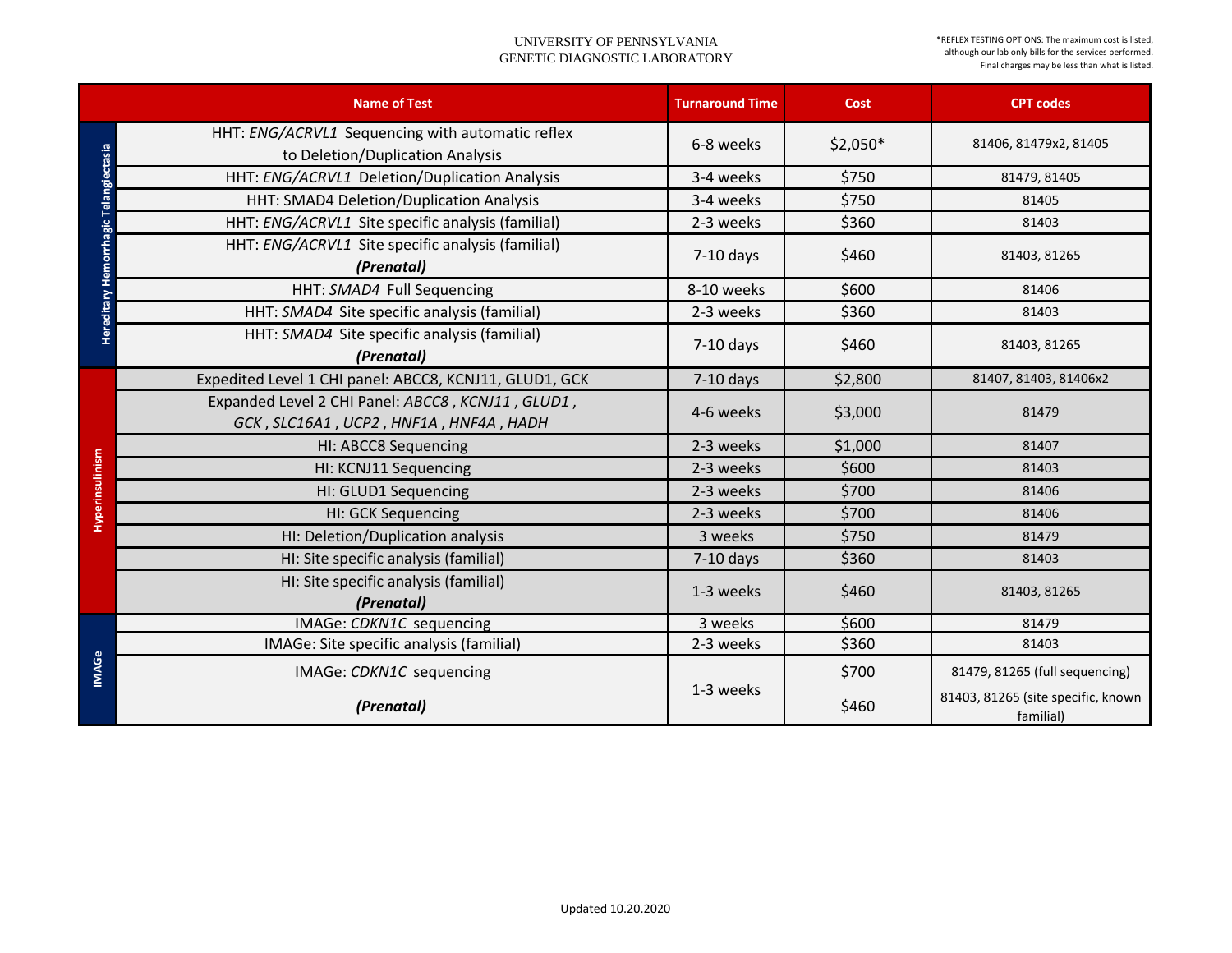|                | <b>Name of Test</b>                                                                                                          | <b>Turnaround Time</b> | <b>Cost</b> | <b>CPT codes</b>                                                    |
|----------------|------------------------------------------------------------------------------------------------------------------------------|------------------------|-------------|---------------------------------------------------------------------|
| <b>MODY</b>    | <b>MODY Comprehensive Panel</b><br>(Sequencing AND Deletion/Duplication analysis)                                            | 4-6 weeks              | \$2,500     | 81403 x 2, 81404 x 2, 81405 x 2<br>81406 x 2, 81407 X 1, 81479 x 7  |
|                | <b>MODY Sequencing analysis ONLY</b>                                                                                         | 4-6 weeks              | \$1,750     | 81403 x 2, 81404 x 2, 81405 x 2<br>81406 x 2, 81407 X 1, 81479 x 6  |
|                | MODY Deletion/Duplication analysis ONLY                                                                                      | 3-4 weeks              | \$750       | 81479                                                               |
|                | MODY: Site specific analysis (familial)                                                                                      | 2-3 weeks              | \$360       | 81403                                                               |
|                | MODY: Site specific analysis (familial)<br>(Prenatal)                                                                        | 1-3 weeks              | \$460       | 81403, 81265                                                        |
|                | Somatic Overgrowth & Vascular Malformations Panel (v3)                                                                       | 4-6 weeks              | \$3,000     | 81479                                                               |
| <b>OVG</b>     | Somatic Overgrowth & Vascular Malformations Panel (v3)<br>(Prenatal)                                                         | 2-4 weeks              | \$3,100     | 81479, 81265                                                        |
|                | Retinoblastoma: Sequence analysis with reflex to<br>deletion/duplication [Blood]                                             | 6-8 weeks              | $$2,070*$   | 81479x2                                                             |
|                | Frozen tumor comprehensive analysis with reflex to<br>site specifictesting on constitutional DNA                             | 8-10 weeks             | \$2,630     | 81479x2, 81401, 81402                                               |
|                | Retinoblastoma: Paraffin-embedded Tumor comprehensive analysis with<br>reflex to site specific testing on constitutional DNA | 8-12 weeks             | \$2,740     | 81479x2, 81401,<br>81402, 88381                                     |
|                | Retinoblastoma: Deletion/duplication (blood)                                                                                 | 4-6 weeks              | \$750       | 81479                                                               |
| Retinoblastoma | Retinoblastoma: Site specific analysis (familial)                                                                            | 2-3 weeks              | \$360       | 81403<br>Call for code for deletion/<br>duplication >5 exons of RB1 |
|                | Retinoblastoma: Site specific analysis (familial)                                                                            |                        |             | 81403, 81265                                                        |
|                | (Prenatal)                                                                                                                   | $7-10$ days            | \$460       | Call for code for deletion/<br>duplication >5 exons of RB1          |
|                | Retinoblastoma: MYCN analysis                                                                                                | 2-3 weeks              | \$360       | 81402                                                               |
|                | Retinoblastoma: Methylation only (tumor &/or blood)                                                                          | 2-3 weeks              | \$400       | 81401x2                                                             |